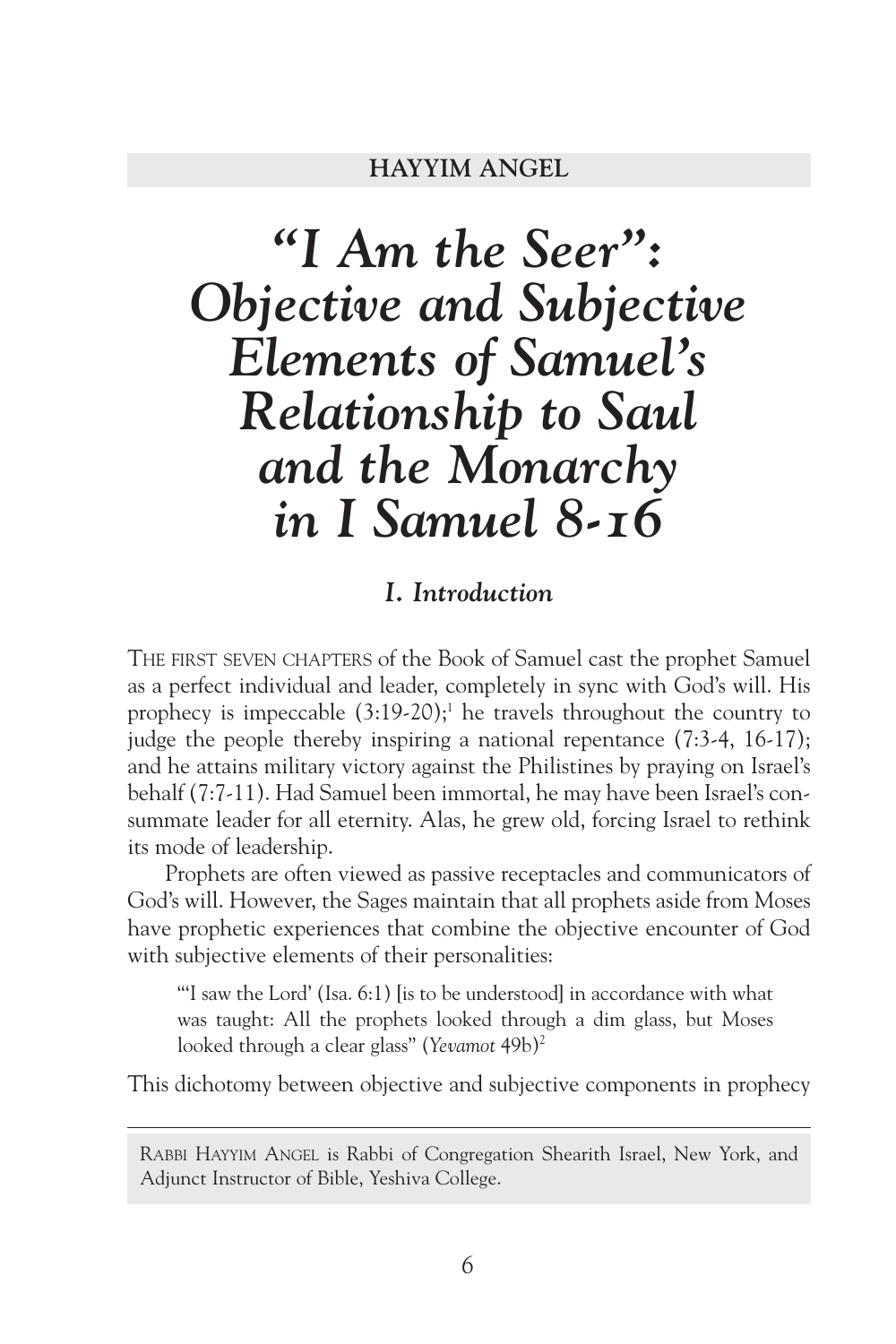plays a significant role in chapters 8-16, where Samuel must create a monarchy despite his strong opposition to that institution; and later when he must anoint a successor for the rejected Saul despite the prophet's love for the king. One *midrash* captures the tension between the prophet who objectively represents God's word and the prophet with his own subjective feelings:

And even Samuel—who was likened to Moses and Aaron—because he said "I am the seer" (9:19). God said to him "you said 'I am the seer', by your life tomorrow I will show you if you are indeed a seer. As it is written, "Fill your horn with oil and set out; I am sending you to Jesse the Bethlehemite, for I have decided on one of his sons to be king" (16:1). When he arrived it is written, "When they arrived and he saw Eliab, he thought: "Surely the LORD 's anointed stands before Him" (16:6). God replied, "you are the one who said 'I am the seer'! 'Pay no attention to his appearance'". . . (16:7) (*Tanhuma Buber Mikketz* 6).

This *midrash* appears to suggest that Samuel's vision was somewhat colored from the outset of his relationship with Saul and the institution of monarchy until Samuel's error when anointing Saul's successor. By proclaiming "I am the seer," i.e., by injecting his own personality into his prophetic leadership, Samuel blurred the boundaries between God's word and his own on several occasions. In this essay, I explore the intricate relationship between God's will and Samuel's will—where they intersect and where they might differ in these pivotal narratives in the history of Israel's leadership.<sup>3</sup>

# *II. Chapter 8*

When Samuel grew old, he appointed his sons judges over Israel. . . . But his sons did not follow in his ways; they were bent on gain, they accepted bribes, and they subverted justice. All the elders of Israel assembled and came to Samuel at Ramah, and they said to him, "You have grown old, and your sons have not followed your ways. Therefore appoint a king for us, to govern us like all other nations"  $(8:1-5)$ .<sup>4</sup>

Samuel is growing older, and expects his justice-subverting sons to succeed him.5 That Samuel would support his unworthy sons is surprising, as he would resemble his predecessor Eli who was rejected precisely for allowing his sinful sons to remain in office (2:27-36; 3:11-14). As late as Saul's second coronation, Samuel still insists that his sons would be preferable to a king: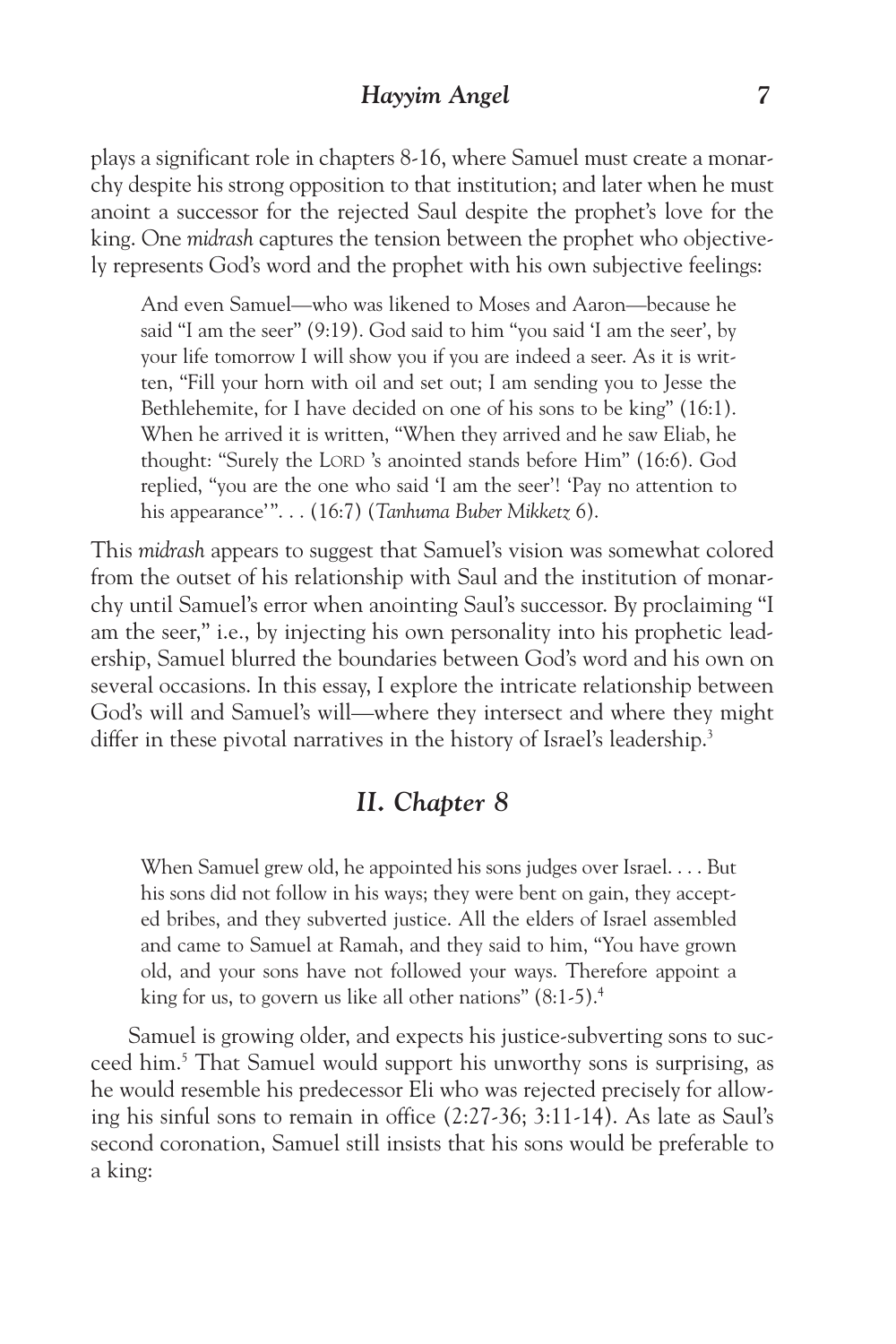Then Samuel said to all Israel, "I have yielded to you in all you have asked of me and have set a king over you. Henceforth the king will be your leader. As for me, I have grown old and gray—but my sons are still with you—and I have been your leader from my youth to this day"  $(12:1-2)$ .

Noting that God never criticizes Samuel for failure to rebuke his sons, Ibn Caspi and Abarbanel maintain that Samuel must have been unaware of their corruption. Nevertheless, the elders' statement to Samuel, "you have grown old, and your sons have not followed your ways" (8:5) indicates that the prophet likely was better informed.

Samuel was displeased that they said "Give us a king to govern us." Samuel prayed to the LORD, and the LORD replied to Samuel, "Heed the demand of the people in everything they say to you. For it is not you that they have rejected; it is Me they have rejected as their king. Like everything else they have done ever since I brought them out of Egypt to this day—forsaking Me and worshiping other gods—so they are doing to you. Heed their demand; but warn them solemnly, and tell them about the practices of any king who will rule over them" (8:6-9).

Based on the narrator's excerpting from the elders' statement, Samuel is disturbed by the request of "a king to govern us" (*melekh le-shoftenu*).6 Since Samuel is the *shofet*, and has appointed his sons as *shofetim*, it appears that he is reacting in part from personal motivations. God confirms this reading by telling Samuel not to take the elders' request as a personal rejection, indicating that Samuel perceived it as such.7

Though God likens the request of monarchy to idolatry, God still orders Samuel to grant the people's request. There appears to be a divergence between God's and Samuel's perspectives on the monarchy. God espouses a complex view that kingship is dangerous yet necessary. <sup>8</sup> Much of Samuel's response parallels God's concern that God's kingdom will be threatened by a human monarch. However, the element of personal rejection may have pressed him to unequivocal opposition to the monarchy. Thus, God's response incorporates both sides of the human debate: Samuel opposes monarchy, whereas the people endorse monarchy.

When Samuel heard all that the people said, he reported it to the LORD. And the LORD said to Samuel, "Heed their demands and appoint a king for them." Samuel then said to the men of Israel, "All of you go home" (8:21-22).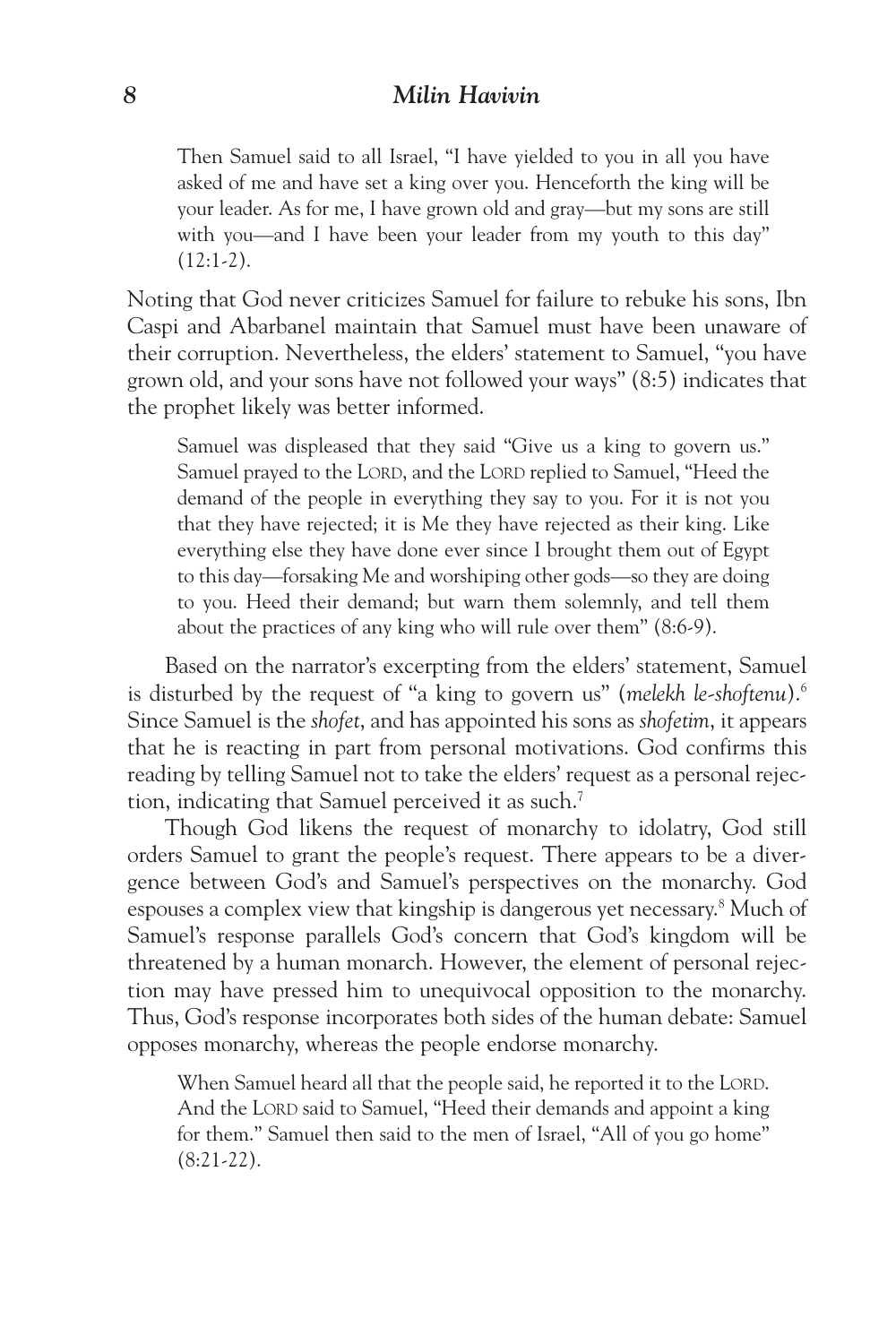After God instructs Samuel to heed their demands, the prophet does not inform the elders that God has approved. Instead, he sends everyone home! This response may reflect tension between what Samuel wants and God's command.<sup>9</sup> Attempting to mitigate this disparity, Malbim and Kiel interpret Samuel's response to mean "go home until God gives me further instructions." However, the ensuing narrative is a textbook example of divine providence as Saul "coincidentally" arrives in Ramah searching for his father's missing donkeys. It appears that absent such providence, nothing more would have occurred.

## *III. Chapter 9*

Now the day before Saul came, the LORD had revealed the following to Samuel: "At this time tomorrow, I will send a man to you from the territory of Benjamin, and you shall anoint him ruler of My people Israel. He will deliver My people from the hands of the Philistines; for I have taken note of My people, their outcry has come to Me" (9:15-16).

As Saul approaches Samuel, God informs the prophet that a king will alleviate the people's suffering. God casts kingship as an act of mercy, rather than a concession to an illegitimate request. As noted above, God both supports and is threatened by monarchy. This verse reflects the positive aspect—and precisely what the elders want—of the monarchy.

## *IV. Chapter 10*

Samuel summoned the people to the LORD at Mizpah and said to them, "Thus said the LORD, the God of Israel: 'I brought Israel out of Egypt, and I delivered you from the hands of the Egyptians and of all the kingdoms that oppressed you.' But today you have rejected your God who delivered you from all your troubles and calamities. For you said, 'No, set up a king over us!' Now station yourselves before the LORD, by your tribes and clans" (10:17-19).

At Saul's first coronation, Samuel publicly condemns the people's request for a king as sinful. This declaration doubtlessly had a devastating effect on Saul's monarchy. Was this denunciation a verbatim transcript of God's will or did Samuel add words of his own? Samuel quotes God as saying that God delivered Israel in the past (v. 18), but then refers to God in the third person when he says that the monarchy is sinful (v. 19).10 The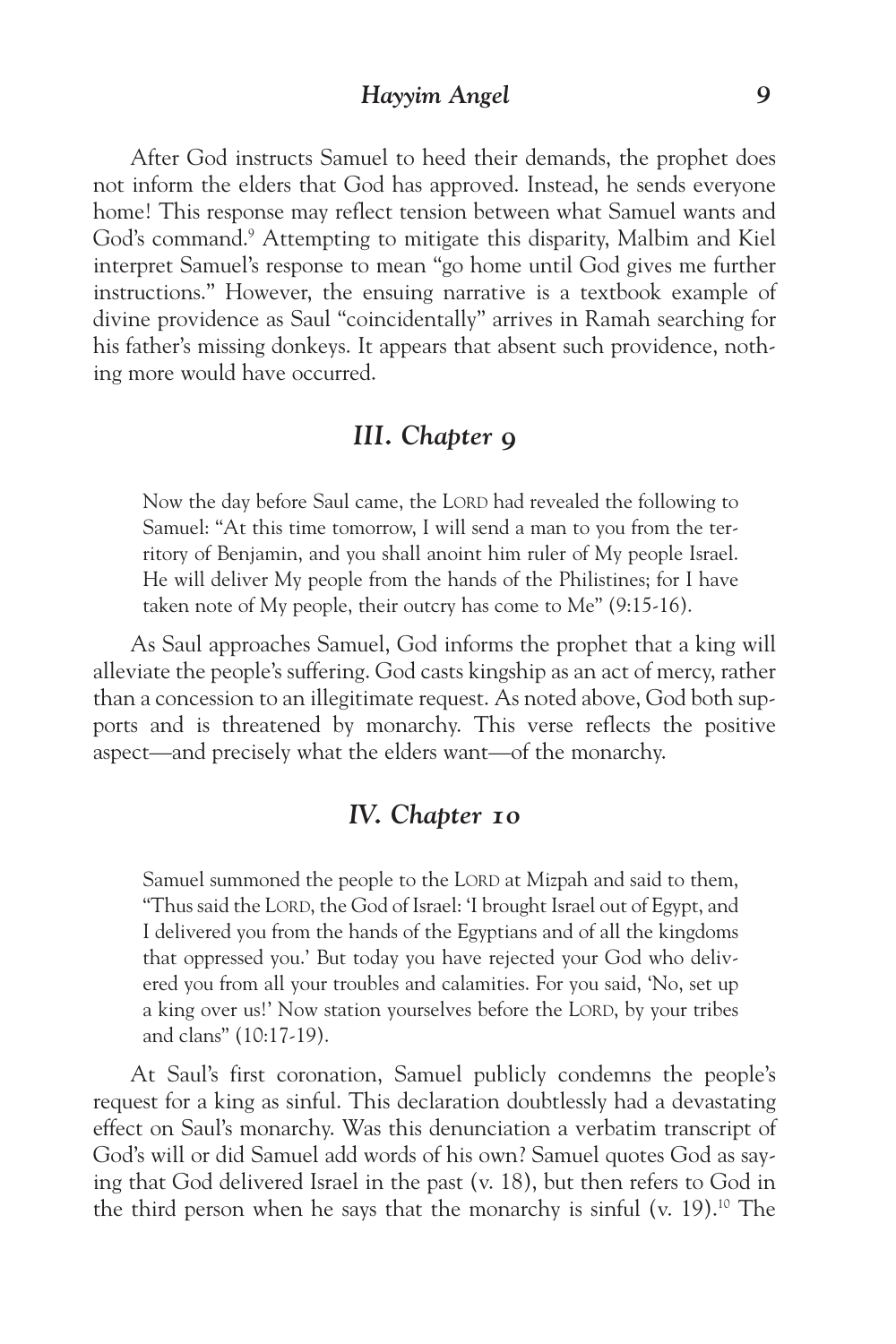NJPS translation cited above follows this lead by closing God's quotation after verse 18. If Samuel is blurring the boundary between God's words and his own, the speech that likely undermined some of the monarchy's initial authority emanated more from the prophet than from God.

# *V. Chapter 12*

Then Samuel said to all Israel, "I have yielded to you in all you have asked of me and have set a king over you. Henceforth the king will be your leader. "As for me, I have grown old and gray—but my sons are still with you—and I have been your leader from my youth to this day. Here I am! Testify against me, in the presence of the LORD and in the presence of His anointed one: Whose ox have I taken, or whose ass have I taken? Whom have I defrauded or whom have I robbed? From whom have I taken a bribe to look the other way? I will return it to you" (12:1-3).

After Saul's decisive victory against Ammon in chapter 11, the people hold a second coronation. At this ceremony—Samuel's final recorded public address to the nation—Samuel casts the monarchy as a rejection of himself and his sons. The parallel of "I have been your leader" (*va-ani hithalakhti lifnekhem*) as opposed to "henceforth the king will be your leader" (*ve-atah hinneh ha-melekh mithalekh lifnekhem*) further demonstrates that Samuel feels personally rejected.<sup>11</sup>

Samuel surveys Israel's history to teach that God always saved Israel, so why do they rebelliously demand a king? He concludes his censure by successfully praying for a storm:

"Now stand by and see the marvelous thing that the LORD will do before your eyes. It is the season of the wheat harvest. I will pray to the LORD and He will send thunder and rain; then you will take thought and realize what a wicked thing you did in the sight of the LORD when you asked for a king." Samuel prayed to the LORD, and the LORD sent thunder and rain that day, and the people stood in awe of the LORD and of Samuel. The people all said to Samuel, "Intercede for your servants with the LORD your God that we may not die, for we have added to all our sins the wickedness of asking for a king" (12:16-19).

At his second coronation, Saul hears the nation admit that kingship is sinful, and the storm indicates divine support for Samuel and his staunch opposition of the monarchy. 12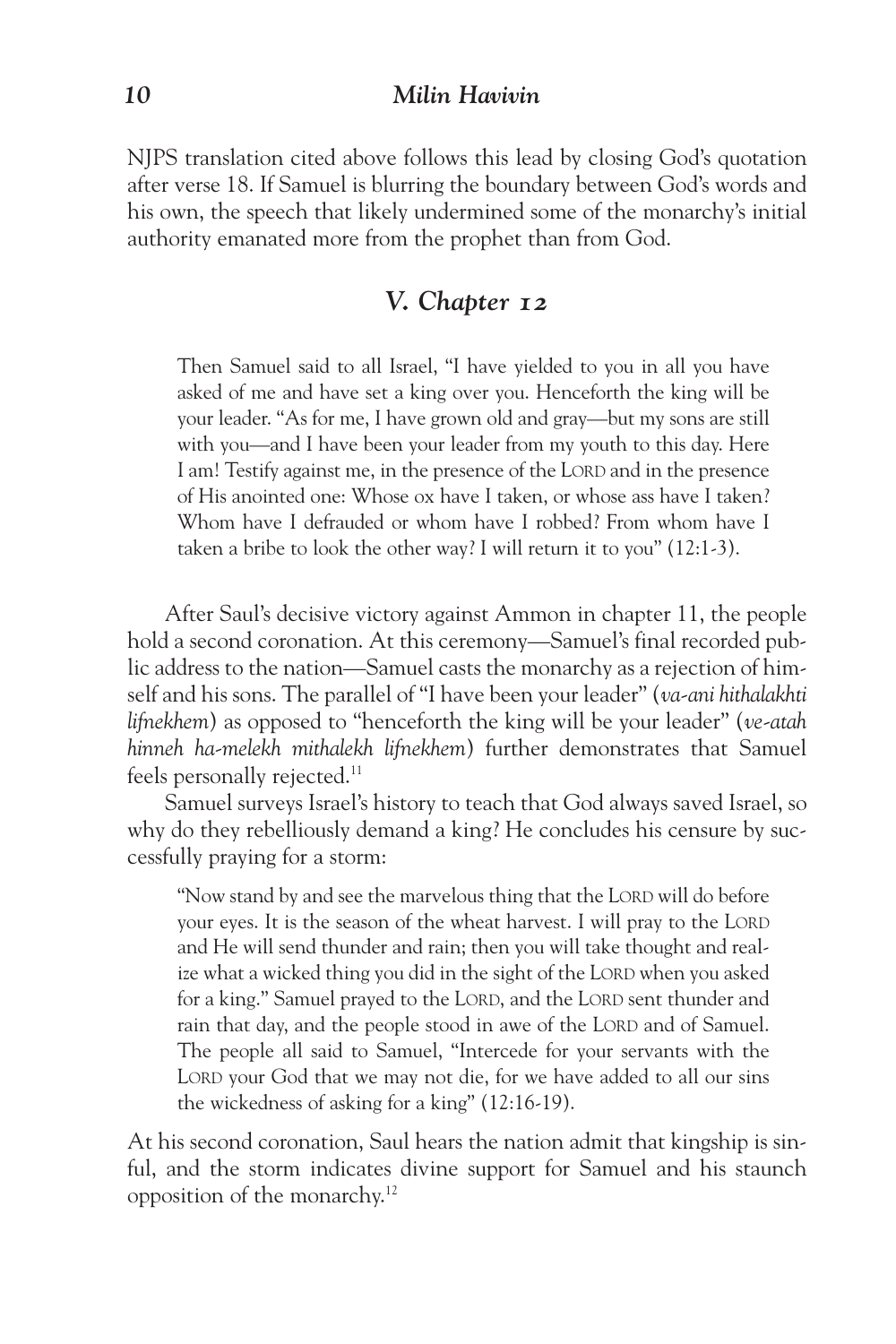Thus, the most unequivocally negative statements against monarchy (10:19; 12:17) come from Samuel in his direct speech. In contrast, God upholds a complex view of monarchy by both endorsing the people's request for a king and answering Samuel's prayer for the storm. Internalizing God's complex position, the people now concede that while they want a king, monarchy poses a serious spiritual hazard. Prophecy, on the other hand, would acknowledge the positive aspect of monarchy only after Samuel. Kiel observes that later prophets condemn the sinful behavior of kings but do not oppose the institution of monarchy itself.13

# *VI. Chapters 13-14*

". . . After that, you are to go down to Gilgal ahead of me, and I will come down to you to present burnt offerings and offer sacrifices of wellbeing. Wait seven days until I come to you and instruct you what you are to do next" (10:8).

He waited seven days, the time that Samuel [had set]. But when Samuel failed to come to Gilgal, and the people began to scatter, Saul said, "Bring me the burnt offering and the sacrifice of well-being"; and he presented the burnt offering. He had just finished presenting the burnt offering when Samuel arrived; and Saul went out to meet him and welcome him. But Samuel said, "What have you done?" Saul replied, "I saw the people leaving me and scattering; you had not come at the appointed time, and the Philistines had gathered at Michmas. I thought the Philistines would march down against me at Gilgal before I had entreated the LORD, so I forced myself to present the burnt offering." Samuel answered Saul, "You acted foolishly in not keeping the commandments that the LORD your God laid upon you! Otherwise the Lord would have established your dynasty over Israel forever. But now your dynasty will not endure. The LORD will seek out a man after His own heart, and the LORD will appoint him ruler over His people, because you did not abide by what the LORD had commanded you" (13:8-14).

Saul's failure to wait for Samuel was motivated by imminent danger and also by the religious concern that he should not enter battle before an offering was brought. Nevertheless, this error cost Saul the throne. Moshe Garsiel has demonstrated that chapters 13-14 contrast Jonathan favorably with Saul.<sup>14</sup> Jonathan defeats the Philistines against all odds with faith and courage. While Saul has faith, he falls short of the prophetic standards demanded of him.15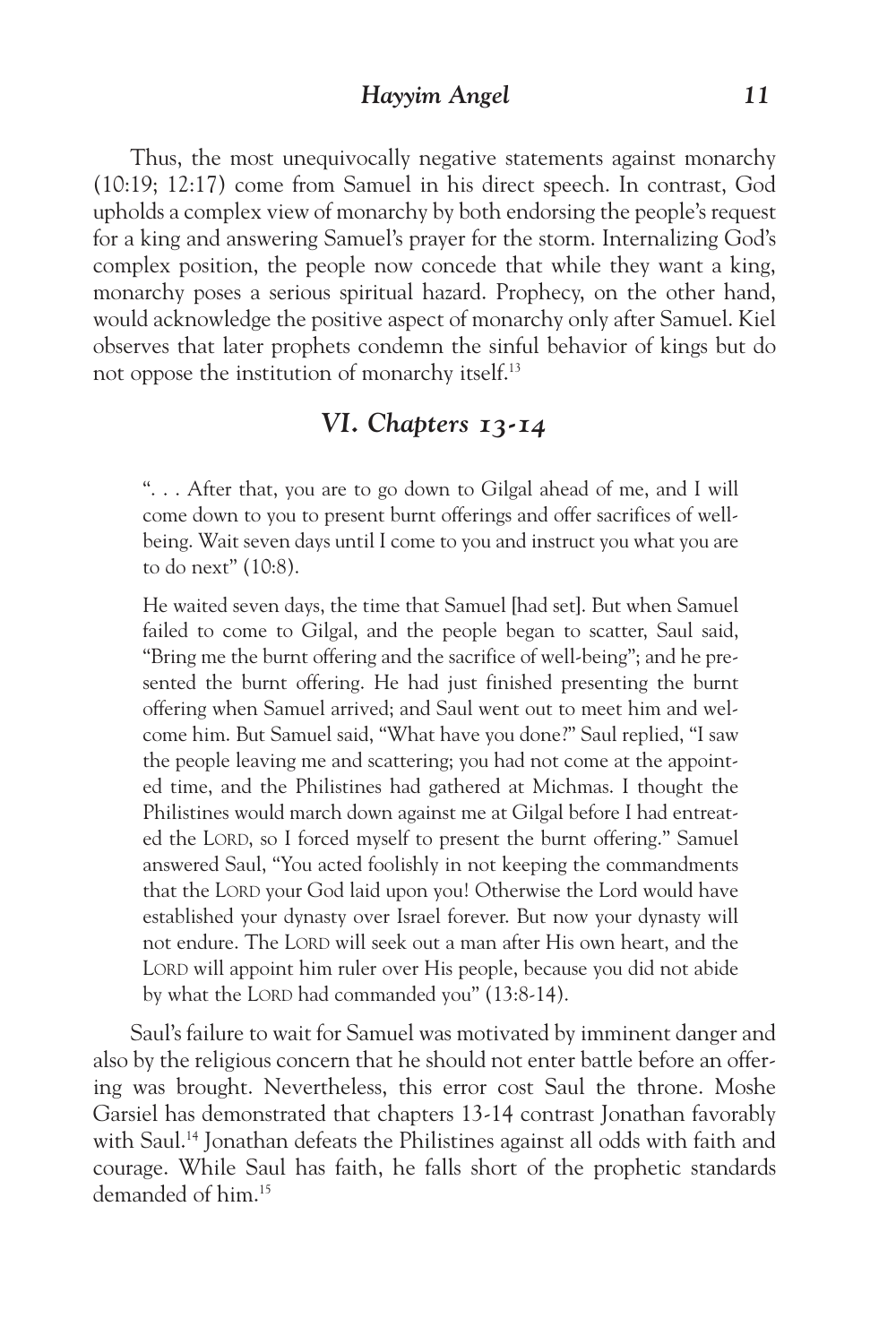Aside from his failure to wait until Samuel arrives, Saul inappropriately aborts an inquiry of God (14:17-19).16 Later, Saul neglects inquiry of God until Ahijah the priest encourages him, and then God does not respond (14:36-37). In contrast, Jonathan seeks a divine omen and takes initiative because "nothing prevents the LORD from winning a victory by many or by few" (14:6-10).17 Saul's military caution is eclipsed by Jonathan's superior faith and heroism.

Saul makes three rash oaths (14:24, 39, 44), all of which backfire. By ordering his army to fast, the soldiers were famished and ultimately ate plundered animals in a manner against Torah law. It is evident that Jonathan's critique of his father was correct:

"My father has brought trouble on the people. . . . If only the troops had eaten today of spoil captured from the enemy, the defeat of the Philistines would have been greater still!" (14:29-30).

Even worse, however, are Saul's oaths that he will execute the person who caused God to reject his inquiry:

Saul said, "Thus and more may God do: You shall be put to death, Jonathan!" But the troops said to Saul, "Shall Jonathan die, after bringing this great victory to Israel? Never! As the LORD lives, not a hair of his head shall fall to the ground! For he brought this day to pass with the help of God." Thus the troops saved Jonathan and he did not die. Saul broke off his pursuit of the Philistines, and the Philistines returned to their homes (14:44-46).

Saul almost executes Jonathan on the basis of a misguided oath. But Saul's soldiers threaten him and save Jonathan.

As a result of Saul's errors in judgment, the Philistines escape. The narrator appears to conclude that had Saul led his nation in Jonathan's style, Saul could have ended the Philistine threat and would not have been rejected from the monarchy.

While Garsiel's analysis is convincing, there appears to be another dimension in this narrative as well. Yairah Amit eloquently articulates the operative literary principles when there is a conflict between the narrator or God and other characters:

My first argument is that the narrator's reliability and that of God's image in biblical narrative are axiomatic. My second argument is that every other character, including God's human representatives, the prophets, can prove to be unreliable. My third argument is that the reli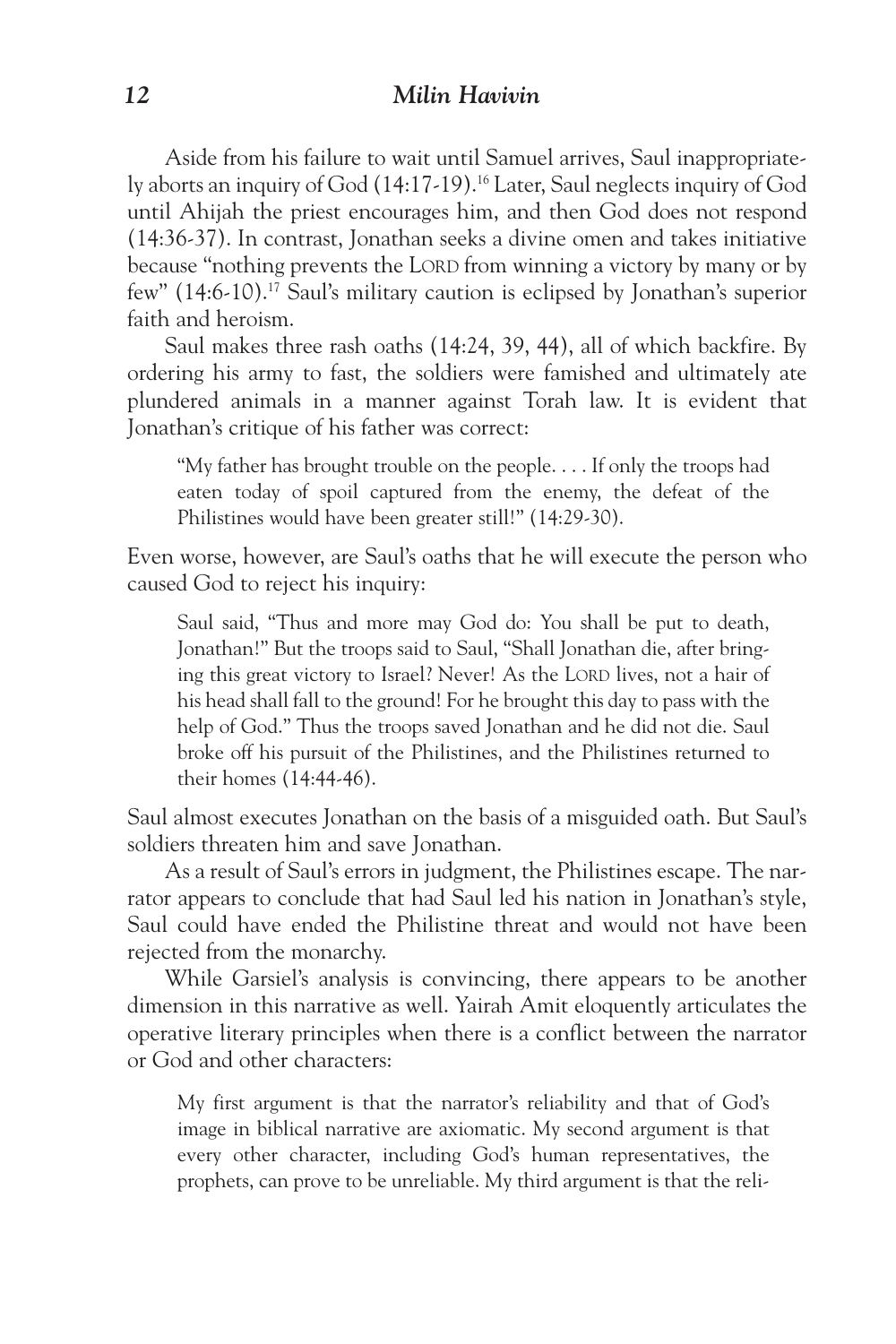able images of the narrator and God can serve as a judgmental criterion for the reliability of the other characters. A character whose statements are consistent with those of the narrator or of God becomes reliable, while in the reverse situation he becomes unreliable.<sup>18</sup>

In chapter 13, the narrator stresses that Saul in fact waited seven days and Samuel arrived late (13:9-10). In the meantime, Saul's troops were deserting. Only 600 men, or 20% of Saul's original army, remained (13:15). Finally, Saul and Jonathan were the only soldiers with real weapons (13:19- 22). When Saul justifies himself to Samuel, his claims are entirely corroborated by the objective prophetic narrator.

Moreover, there is a redundancy between Saul's rejection in this narrative and in chapter 15 when he sins in the battle against Amalek. Radak (on 15:28) suggests two resolutions: first, in chapter 13, Saul lost his dynasty but still would remain as king. In chapter 15, Saul himself was rejected. Second, Saul had an opportunity to repent after chapter 13, but the decree was sealed irrevocably after chapter 15.

However, if there were no chapter 15, chapter 13 would have been understood as a permanent rejection of Saul and his dynasty. Perhaps the following can serve as a more likely resolution. Since God never speaks in chapter 13, and the objective narrator supports Saul, it is unclear if Samuel is conveying a received prophecy or if he is speaking on his own.<sup>19</sup> This ambiguity may be contrasted with chapter 15, where God explicitly tells Samuel that Saul has forfeited the kingship (15:10-11). It is possible that Saul *really* loses the monarchy only after God's rejection in chapter 15, but believes that he has lost it already with Samuel's rejection in chapter 13.

Samuel's post-death rebuke of Saul supports this reading:

The Lord has done for Himself as He foretold through me: The LORD has torn the kingship out of your hands and has given it to your fellow, to David, because you did not obey the LORD and did not execute His wrath upon the Amalekites. That is why the LORD has done this to you today (I Sam. 28:17-18).

Significantly, the prophet does not mention Saul's failure to wait at Gilgal.<sup>20</sup> Perhaps Samuel in chapter 13 truly believes that Saul should be rejected at this point, even if God did not convey any such message to Samuel.<sup>21</sup>

Moreover, while Jonathan is a hero, he initiates battle without coordinating with his father and later publicly defies his father's oath. The narrator justifies Jonathan's insubordination by relating that the people were distressed by their hunger. However, once the soldiers are emboldened by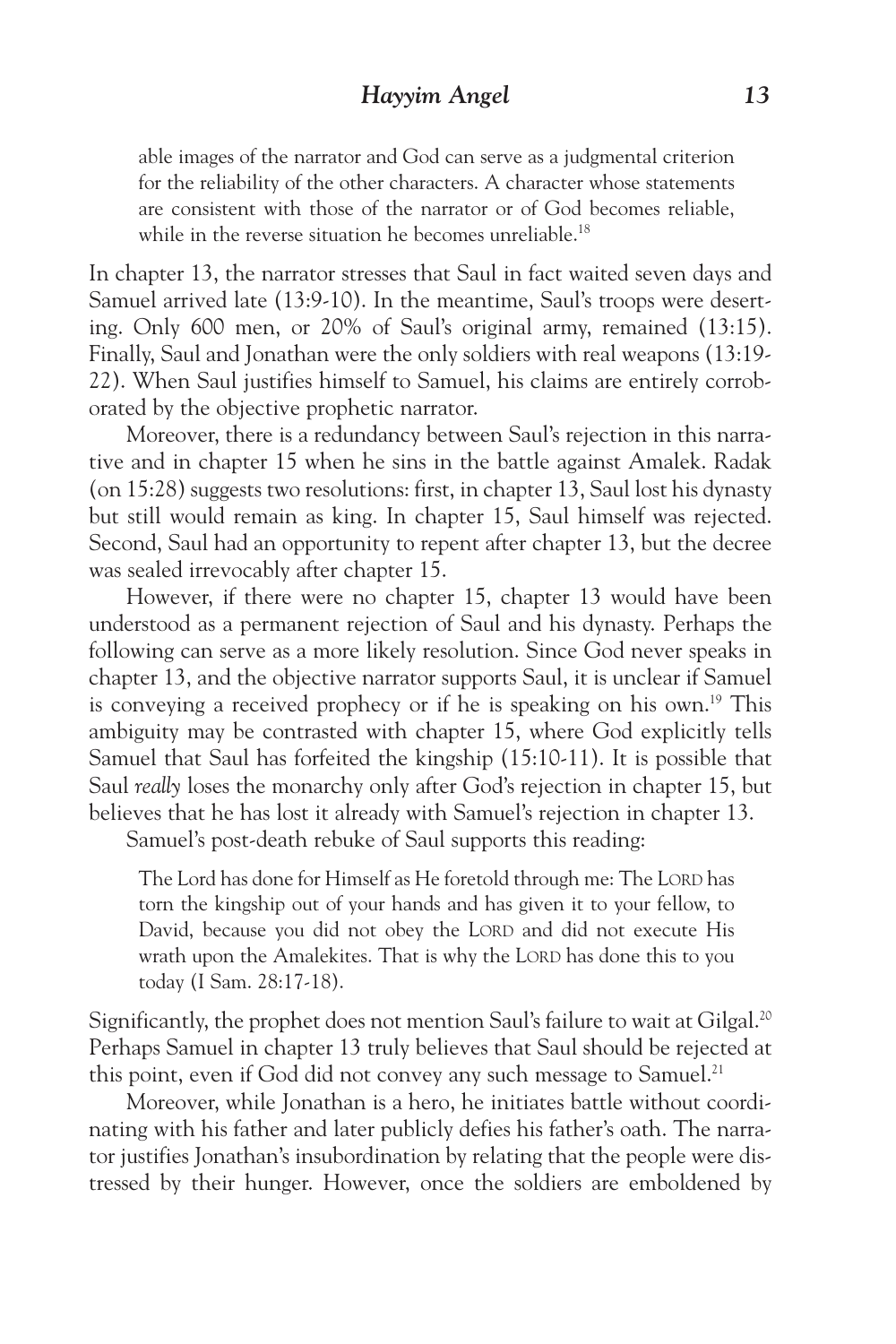Jonathan, they eat meat in a manner against Torah law and even threaten Saul's life. When Saul later expresses apprehension about preventing his troops from plundering Amalek (15:24), he makes a valid point. There is little doubt that Jonathan would have made a better king than his father. However, Jonathan's asserting himself against his father undermines Saul's reign and almost leads to a mutiny.

The primary level of the text continues to support Garsiel's thesis that Jonathan is superior to Saul. However, another layer has both Samuel and Jonathan—Saul's two most important pillars of support—undermining Saul's authority with their own subjective personalities.

# *VII. Chapter 15*

The word of the LORD then came to Samuel: "I regret (*nihamti*) that I made Saul king, for he has turned away from Me and has not carried out My commands." Samuel was distressed and he entreated the LORD all night long (15:10-12).

Although Samuel opposes monarchy, he has loved Saul from the beginning of their association, even kissing him after anointing him (10:1). Saul is the type of person Samuel would want as king, if there had to be a king.<sup>22</sup> Once Saul is rejected by God, Samuel sinks into mourning. Initially committed to his own sons despite their unworthiness, Samuel now stands by his beloved disciple Saul despite explicit divine rejection.

This dichotomy between God's will and Samuel's also may be manifest regarding whether God can change His mind:

And Samuel said to him, "The LORD has this day torn the kingship over Israel away from you and has given it to another who is worthier than you. Moreover, the Glory of Israel does not deceive or change His mind (*ve-lo yinahem*), for He is not human that He should change His mind" (15:28-29).

Samuel never saw Saul again to the day of his death. But Samuel grieved over Saul, because the Lord regretted (*niham*) that He had made Saul king over Israel (15:35).

When speaking to Saul, Samuel stresses that God does not change His mind (15:29). How does this declaration jibe with the words of God (15:11) and the narrator (15:35), where God *does* regret having appointed Saul (the Hebrew root *n-h-m* is used in all three instances)?<sup>23</sup> Following the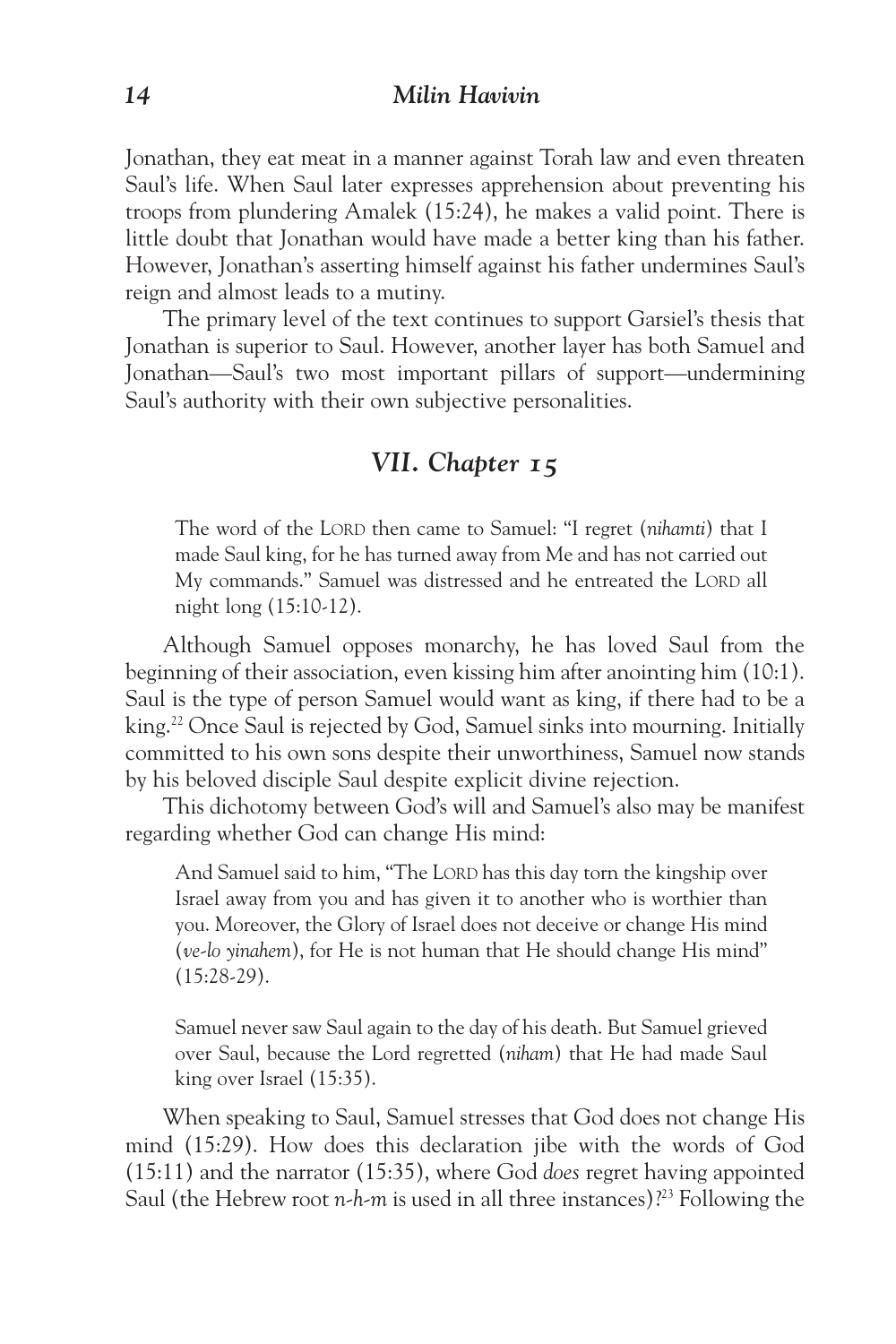Targum's lead, Rashi suggests that God regretted choosing Saul but would not strip the kingship from David now that it had been promised to him. Alternately, this contradiction again may blur the boundaries between what God says and Samuel's personal views.<sup>24</sup>

## *VIII. Chapter 16*

And the Lord said to Samuel, "How long will you grieve over Saul, since I have rejected him as king over Israel? Fill your horn with oil and set out; I am sending you to Jesse the Bethlehemite, for I have decided on one of his sons to be king." Samuel replied, "How can I go? If Saul hears of it, he will kill me" The LORD answered, "Take a heifer with you, and say, 'I have come to sacrifice to the Lord'" (16:1-2).

Samuel's mourning over Saul continues to the point where God must order Samuel to anoint a successor. Many commentators assume that Samuel's anointing the next king would be perceived as an act of rebellion and therefore Samuel's fears are warranted.<sup>25</sup> Alternatively, Abarbanel maintains that Samuel is merely stalling, since he does not want Saul to be replaced. Abarbanel likens Samuel's response to Moses' excuse, "how then should Pharaoh heed me" (Ex. 6:30), though God previously had assured him that Pharaoh would listen.

". . . Invite Jesse to the sacrificial feast, and then I will make known to you what you shall do; you shall anoint for Me the one I point out to you". . . . When they arrived and he saw Eliab, he thought: "Surely the LORD 's anointed stands before Him." But the LORD said to Samuel, "Pay no attention to his appearance or his stature, for I have rejected him. For not as man sees [does the LORD see]; man sees only what is visible, but the LORD sees into the heart" (16:3, 6-7).

Given that God ordered Samuel to wait for God's instructions before selecting a king, why does Samuel act prior to receiving prophecy? Radak and Kiel assert that the tall Eliab reminded Samuel of Saul, whom he loved. Samuel desperately hoped that this surrogate Saul would be the successor to the throne.

Now approaching the end of his public prophetic career, Samuel the seer cannot see, and his subjective personality is exposed. The *midrash* cited earlier comes full circle:

And even Samuel—who was likened to Moses and Aaron—because he said "I am the seer" (9:19). God said to him "you said 'I am the seer', by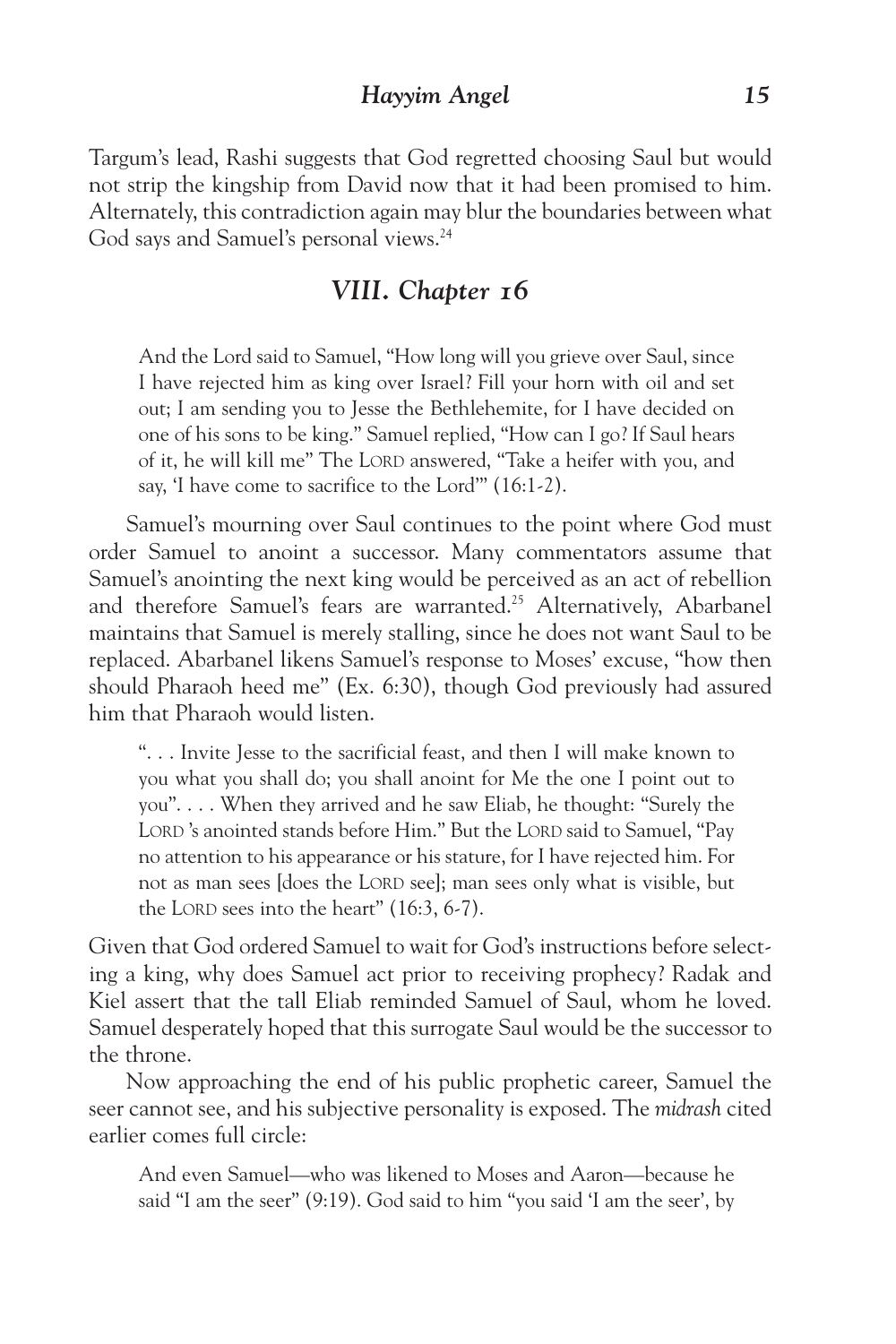your life tomorrow I will show you if you are indeed a seer. As it is written, "Fill your horn with oil and set out; I am sending you to Jesse the Bethlehemite, for I have decided on one of his sons to be king" (16:1). When he arrived it is written, "When they arrived and he saw Eliab, he thought: "Surely the LORD 's anointed stands before Him" (16:6). God replied, "you are the one who said 'I am the seer'! 'Pay no attention to his appearance'". . . . (16:7) (*Tanhuma Buber Mikketz* 6).

R. Yeshayah of Trani and Yehudah Kiel *ad loc.* maintain that this *midrash* has validity in *peshat*. <sup>26</sup> God deliberately delayed revealing God's selection of David so that Samuel would err and recognize that his will is not identical to the will of God.

Thus, Samuel's love of his sons—and later of Saul—color his vision so that his objective prophecy and subjective personality blur throughout his relationships with God, the nation, Saul, and the institution of monarchy. The multifaceted presentation of the prophetic narrative encourages readers to discern various facets and layers of Samuel's religious character—a singular privilege given Samuel's exalted status as one of Israel's greatest prophets and leaders ever.

## *NOTES*

- 1. Cf. Rambam, *Hil. Yesodei HaTorah* 10:2. For analysis of the parallels between Moses and Samuel, see Amnon Bazak, *Makbilot Nifgashot: Makbilot Sifrutiyot be-Sefer Shemuel* (Alon Shevut: Hegyonot, 2006), 24-37.
- 2. Translations of passages from the Talmud and Midrash Rabbah (with minor modifications) are taken from Soncino. For discussion of this talmudic passage and its implications, see Hayyim Angel, *Through an Opaque Lens* (New York: Sephardic Publication Foundation, 2006), 15-20; Amos Hakham, "The Superiority of Moses' Vision as Opposed to the More Limited Vision: A Study of Numbers 12:6-8", in *Sefer H.M.Y. Gevaryahu*: *Studies in the Bible and Jewish Thought*, vol. 1, ed. B.Z. Luria (Jerusalem: The Society for Biblical Study in Israel, 1989), 60-67.
- 3. For this essay, I have consulted the classical commentators: Rashi, R. Yosef Kara, Radak, R. Yeshayah of Trani, R. Yosef ibn Caspi, and Ralbag are taken from *Mikra'ot Gedolot HaKeter*, ed. Menahem Cohen (Ramat-Gan: Bar-Ilan University, 1993); R. Yitzhak Abarbanel (Jerusalem: Torah VaDa'at, 1955), Malbim, and Yehudah Kiel (*Da'at Mikra: Samuel* [Jerusalem: Mossad HaRav Kook, 1981]). Contemporary scholarly works consulted include: Robert Alter, *The David Story* (New York: W.W. Norton, 1999); Shemuel Avramsky & Moshe Garsiel, *Olam HaTanakh: I Samuel* (Tel-Aviv: Dodzon-Iti, 1996); Shimon Bar-Efrat, *Mikra LeYisrael: I Samuel* (Tel-Aviv: Am Oved Publishers Ltd., 1996); Moshe Garsiel,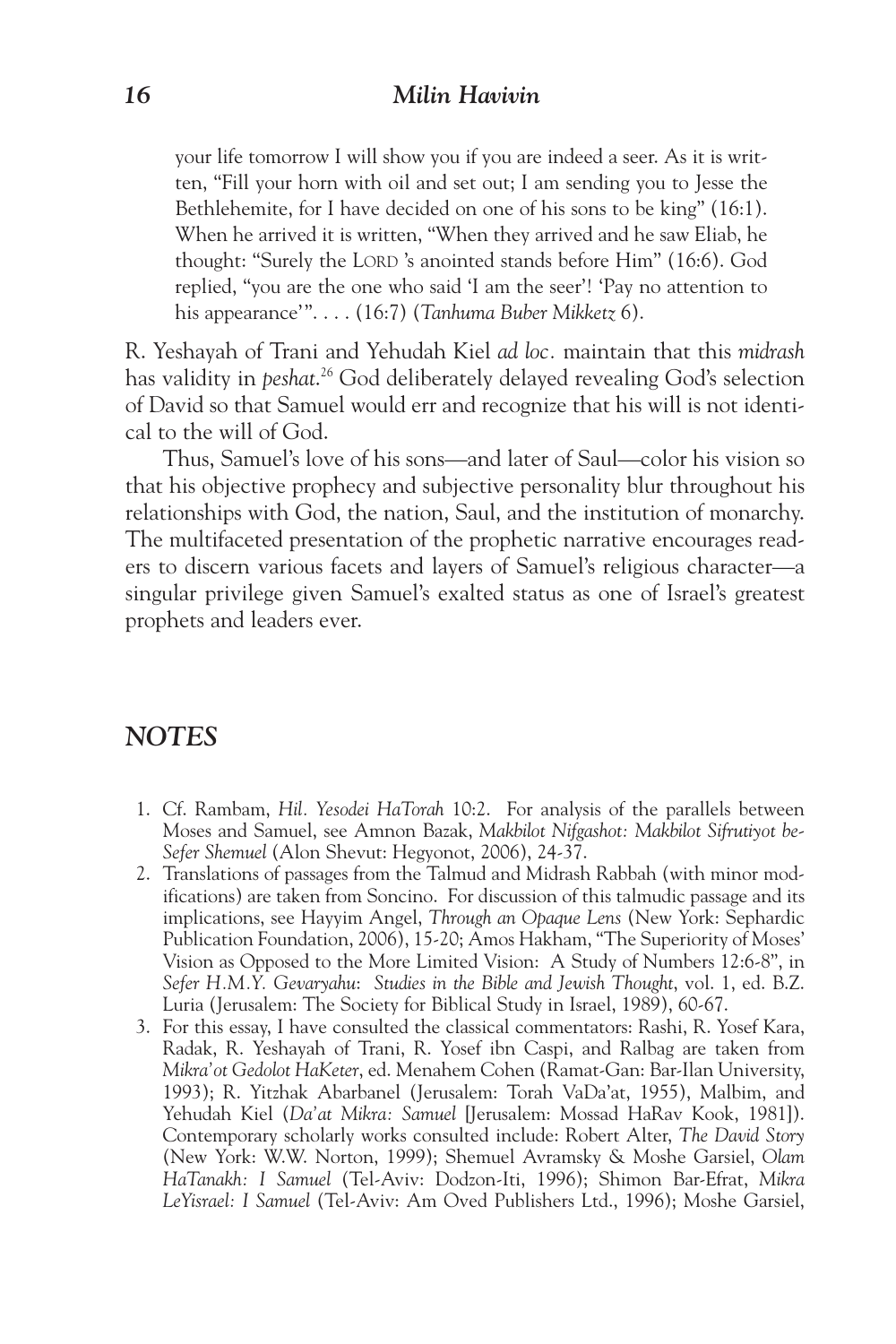*The First Book of Samuel: A Literary Study of Comparative Structures, Analogies and Parallels* (Ramat-Gan: Revivim Publishing House, 1985).

- 4. Translations of biblical passages are taken from *Tanakh: A New Translation of the Holy Scriptures According to the Traditional Hebrew Text* (Philadelphia & Jerusalem: The Jewish Publication Society, 1985).
- 5. Rabbi Shmuel bar Nahmani quoted Rabbi Yonatan, saying that Samuel's sons did not accept bribes but, rather, were guilty of not traveling around the country to judge as did their father (*Shabbat* 56a). However, several commentators, including Radak, Abarbanel, Malbim, and Kiel, accept the plain sense of the text and assert that Samuel's sons indeed perverted justice. See discussion and survey of rabbinic responses to this talmudic passage in Yaakov Medan, *David and Bathsheba* (Alon Shevut: Hegyonot, 2002), 7-24.
- 6. Samuel does not appear bothered by the aspect of "like all other nations" raised by the elders in 8:5.
- 7. Cf. Rambam: ". . . Why was God upset when the people asked Samuel for a king? Because they asked inappropriately; they did not ask because they wanted to fulfill the commandment but because they were rejecting Samuel's leadership" (*Hil. Melakhim* 1:2). See also Malbim on 8:6; Yehudah Kiel, "Notes on the Chapters about Saul and David", *Sinai* 49 (1961), 289-292.
- 8. Coupled with the additional complexity in the Torah's formulation of the laws of monarchy (Deut. 17:14-15), it is not surprising that the nature of the Israelite monarchy has been debated throughout the ages. See surveys and analysis in Nehama Leibowitz, *Studies in Devarim*, 175-180; Elhanan Samet, *Iyyunim be-Parashot ha-Shavua*, first series (Ma'alei Adumim: Ma'aliyot, 2002), vol. 2, 348- 363.
- 9. Cf. Alter, *The David Story*, 45; Bar-Efrat, *Mikra LeYisrael*, 130.
- 10. Cf. Bar-Efrat, *Mikra LeYisrael*, 148.
- 11. Cf. Bar-Efrat, *Mikra LeYisrael*, 162; Garsiel, *A Literary Study*, 69.
- 12. Although the plain sense of the text supports Radak and Ralbag, it is noteworthy that Rashi maintains that Samuel's primary motivation for producing the storm was to demonstrate the efficacy of his own prayers, rather than God's displeasure with the monarchy (12:16-17).
- 13. Kiel, *Da'at Mikra*, 111. For a survey of prophetic passages, see Moshe Elat, *Samuel and the Establishment of Monarchy in Israel* (Jerusalem: Magnes Press, 1998), 60-65.
- 14. Moshe Garsiel, "The Battle of Michmas: A Historical-Literary Study", in *Iyyunei Mikra u-Parshanut I: Studies in Memory of Aryeh Toeg*, Uriel Simon & Moshe Goshen-Gottstein eds. (Ramat-Gan: Bar-Ilan University Press, 1980), 15-50.
- 15. In this regard, the conflict between Samuel and Saul resembles that of Isaiah and Hezekiah regarding the king's alliance with Egypt. See Hayyim Angel, "Differing Portrayals of Hezekiah's Righteousness: Narratives and Prophecies," in *Through an Opaque Lens* (New York: Sephardic Publication Foundation, 2006), 226-242.
- 16. I Chron. 10:13-14 lists several of Saul's sins: "Saul died for the trespass that he had committed against the LORD in not having fulfilled the command of the LORD; moreover, he had consulted a ghost to seek advice, and did not seek advice of the LORD; so He had him slain and the kingdom transferred to David son of Jesse." Kiel suggests that "did not seek advice of the LORD" likely refers to his telling Ahijah to abort the inquiry. Cf. *Midrash Samuel* 24.
- 17. "Rav said: 'An omen which is not after the form pronounced by Eliezer, Abraham's servant, or by Jonathan the son of Saul, is not considered a divination'" (*Hullin*